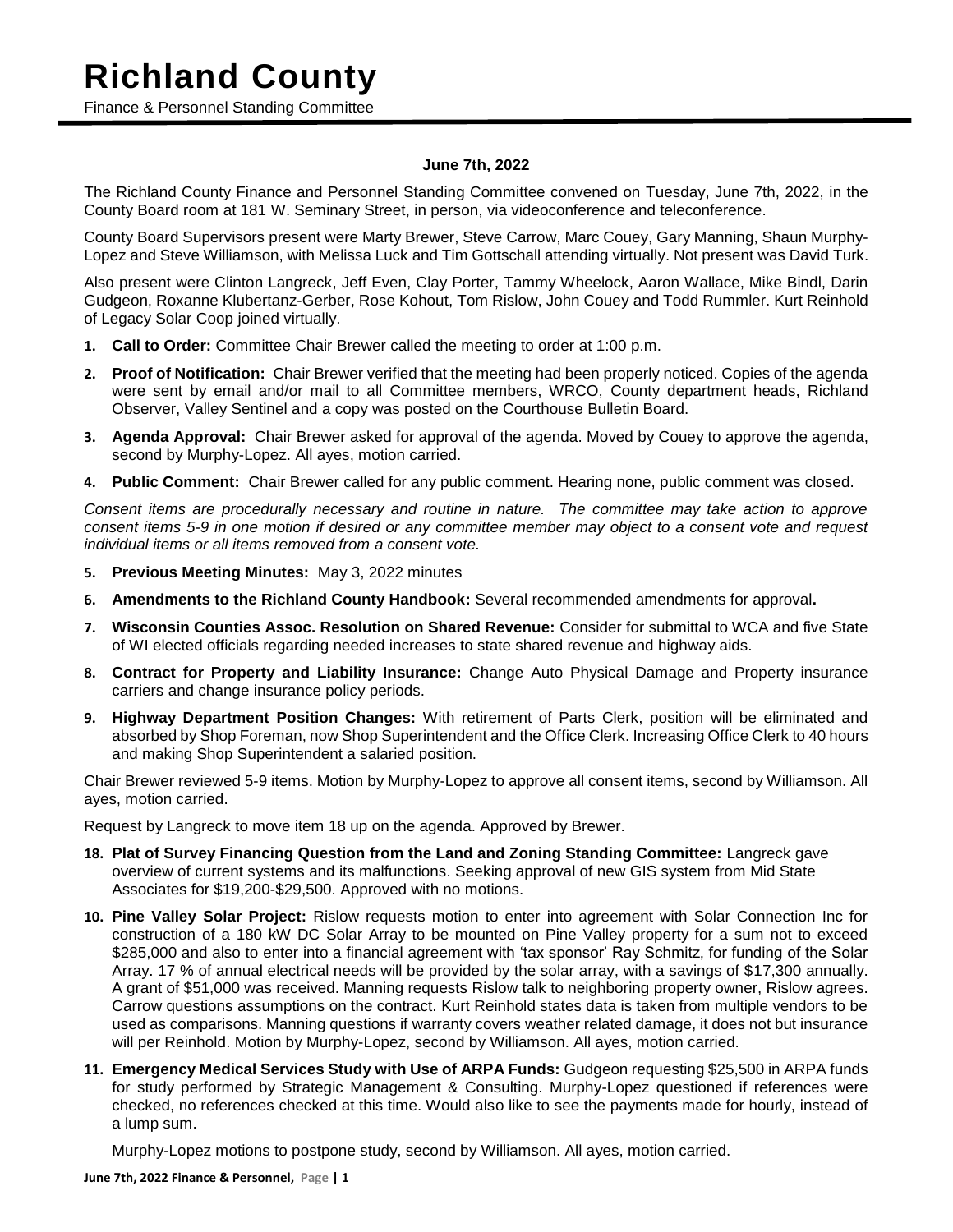# **Richland County**

Finance & Personnel Standing Committee

Williamson asks if postponing will require a rebid, to which Gudgeon doesn't believe so.

Manning requests update on the new building. Per Gudgeon, there is a preconstruction meeting this week, electricians will be there next week. Project still on schedule for September 1st completion.

- **12. Utilization Policy for American Rescue Plan Act Funds:** Langreck gave overview of utilization policy and breakdown of appropriations. Carrow questioned if the funds set aside for Operations/Budget can be adjusted as needed, per Langreck, yes.
- **13. Increase On-Call Time Reimbursement Rate for HHS:** Klubertanz-Gerber requesting increase of on-call pay to \$2.00/hr for on-call duty and \$2.50/hr for on-call holiday duty. Motion by Brewer, second by Gottschall. Ayes by Brewer, Carrow, Couey, Gottschall, Luck, Manning and Williamson. No by Murphy-Lopez.

Murphy-Lopez questions on-call rate for other departments.

Klubertanz-Gerber states the rates have not been increased in over 10 years. Concerns of retention and resignations, especially in Child Protective Services.

**14. Public Health Consultant for Community Needs Assessment & Community Health Improvement Plan with Use of ARPA Funds:** Rose Kohout states PH is required to survey community every 5 yrs. Requesting up to \$41,000 from Public Health's appropriation of ARPA funds. Motion by Murphy-Lopez, second by Couey. All ayes, motion carried.

Murphy-Lopez requests billings for consultant be hourly vs. a lump sum. Kohout will request this payment method from consultant.

**15. Employee Bonus Pay from Remaining 2021 Department Funds-Sheriff's Dept:** Luck doesn't recall referring this request to Finance and Personal, would rather use budget overages for county wide wage increases/bonus. Motion by Williamson, second by Couey.

Murphy-Lopez motions to postpone until a county wide solution can be made, second by Manning. Luck adds, would like to see wage increases/bonus in 2022. Murphy-Lopez accepts amendment.

Wallace reports the Sheriff's Department is six deputies short, with some working as many as 51 shifts over.

Carrow questions the amount of work/effort to analyze each departments budget for overages. Langreck states audit will be finished August 29. Murphy-Lopez doesn't believe we need to wait for final audit. Luck reminded committee Health and Human Services request for wage increases/bonus using their overage was denied. Couey agrees, we need to look at the county as a whole and recommends the overages are used to off set health insurance increases.

On motion to postpone, ayes by Brewer, Carrow, Couey, Luck, Manning, Murphy-Lopez and Williamson. No by Gottschall.

- **16. Courthouse Roof Repair Change Order with Use of ARPA Funds:** Change order proposal of \$72,200 for flat roof repair over causeway and jail addition of courthouse. Motion by Couey, second by Carrow. All ayes, motion carried.
- **17. Classification and Compensation Policy-Draft Review for Future Action:** Langreck gives overview of Classification and Compensation Policy. The proposal is to increase progression through wage scale along with changes to Administrative form of governing, committee structure changes, and clarification in work structure. Will bring back to committee in July or August.
- **18. Plat of Survey Financing Question from the Land and Zoning Standing Committee:** Moved up on agenda.
- **19. Preliminary on the Richland County Financial Condition Report:** Langreck will be presenting a Financial Condition Report, Financial Plan proposal and a Capital Improvement Program proposal on June 17<sup>th</sup>, 2022 at 9:30am, at the Phoenix Center. Brewer requests an agenda for meeting. All supervisors and citizens are encouraged to attend.
- **20. Employee Benefit Time Off Proposal:** Proposal provided by Langreck. No action until all discussions regarding other employee compensations are had in conjunction with the 2023 budget proposal.

**21. Status on Purchasing Card Program:** No issues, working well.

**June 7th, 2022 Finance & Personnel, Page | 2**